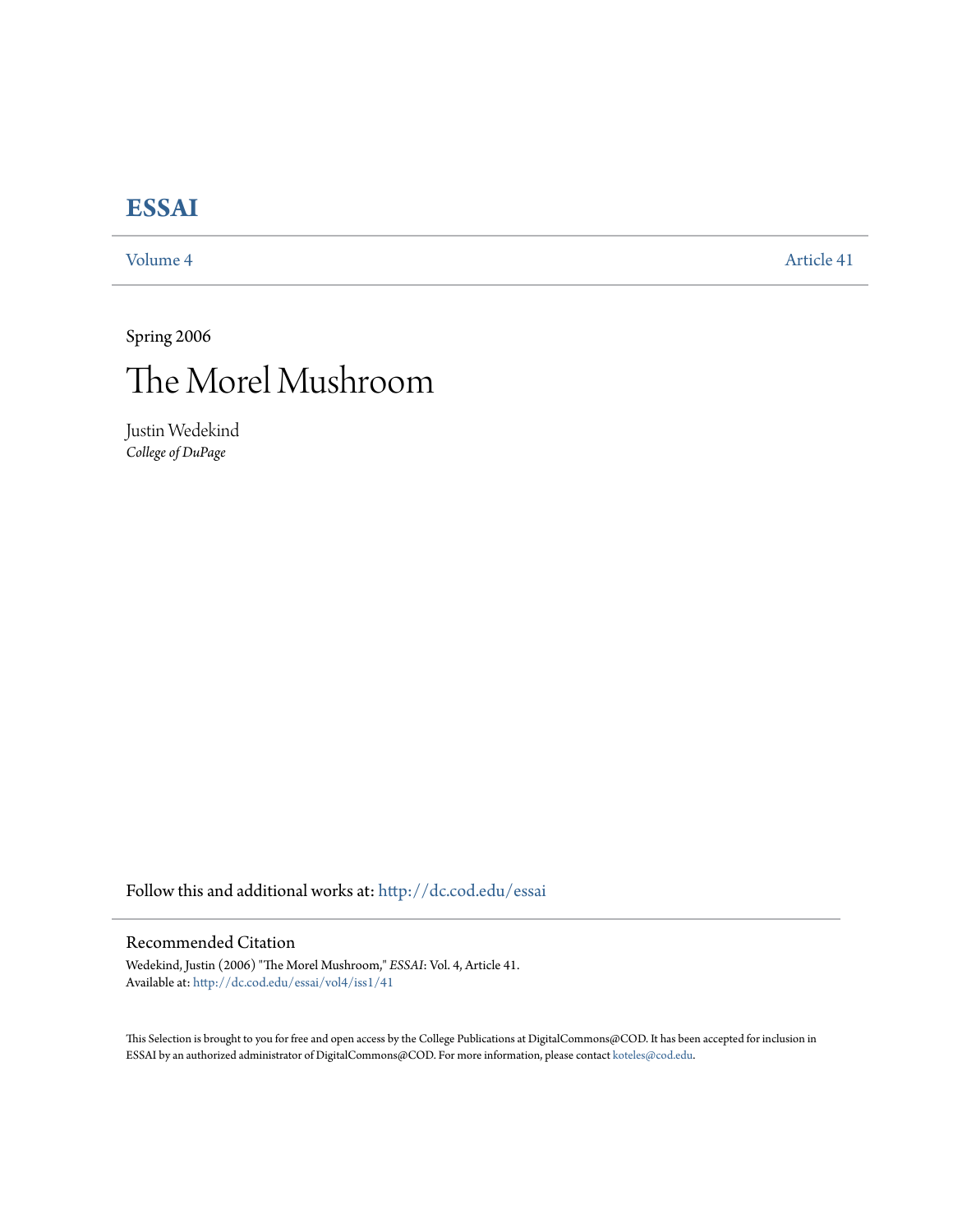The Morel Mushroom

## by Justin Wedekind

(English 1101)

The Assignment: A descriptive narrative written in response to E.B. White's "Once More to the Lake" which recalls some traditional ceremony, ritual, or family custom, explaining its importance, origins, who takes part, how it is changed (or not), what does it add to the lives of those who observe it.

 awaken in the morning to muffled voices and the sharp clang of dishes being set out. I sit up and nudge my brother awake; he moans, mutters something incomprehensible and rolls away. Standing up and stretching, peering out the window, I notice the thin fog hanging over the pasture in front of the house. The dark shapes of cows can be seen wandering through the haze. I get dressed and walk out to the kitchen where my mom, dad, and grandpa are already seated at the big wooden table. My grandma is moving back and forth from the cupboards to the table, preparing our breakfast. My parents, brother and I had driven out the night before, a trip that has become one of many yearly excursions to my grandparents' farm in western Illinois. We come here every year, usually around Mother's Day, for a specific purpose—to hunt for the elusive morel mushroom.  $\prod_{\text{past}}$ 

Small and sponge-like, morel mushrooms are a much sought after and difficult to find delicacy this time of year. Every season there is an article in the local newspaper about some shopper in a nearby town paying an outrageous price for these mushrooms, sometimes as high as thirty dollars a pound. The high price comes from a combination of factors. First, with its sandy brown color, morels are not easy to see among the underbrush and dead wood in the forest. They also rarely grow in the same place twice, making the search always a challenge. A hot spot one year will be barren the next. Morels have further baffled their seekers by proving notoriously difficult to cultivate by hand. This means nearly every morel on the market or in homes has been handpicked by enthusiasts like us. "Why go through the trouble?" some may ask. The answer to this can only truly be understood after eating a freshly picked and fried morel.

After breakfast my brother, parents, and I get dressed to head out into the timber. The zips of jackets and the heavy, dull clunk of hiking boots fill the air. Our excitement is always clearly visible on my dad's face. Having hunted morels as a child and nearly every year since, he lives for this one weekend a year. The storm door clicks shut behind us as we set off across the barnyard towards the nearest tree line. The fog is beginning to clear and we can still see our breath in the chilly earlymorning air. As we cross the dewy field, we briefly discuss the route we will take once we reach the timber. Always planned ahead of time, this route is never completely adhered to and depends entirely on where we find morels. Stepping carefully over the electric fence that surrounds the pasture, we walk up a slight hill and enter the trees. We pause for a moment to assess the area around us and then move right in. We begin scanning the forest floor for any signs of the elusive mushrooms. Kicking aside sticks and holding back plants, no part of the floor is overlooked. These are traditionally the most exciting minutes, right before the first mushrooms are found. Energy fills the air as each one of us tries to find the first morel of the day, an honored yearly title. Sticks and twigs break under my feet with wet pops and crunches as I walk half-hunched among the trees.

Suddenly a cheer from my dad's direction breaks the silence. I groan and make my way towards the sound of his voice. He is crouching low to the ground, smiling triumphantly, his hands cupped around the two-inch, light brown first morel of the day. We all take a look at its ruffled dome before he picks it, gently breaking the soft stem. We joke annually about "training our eyes" to see